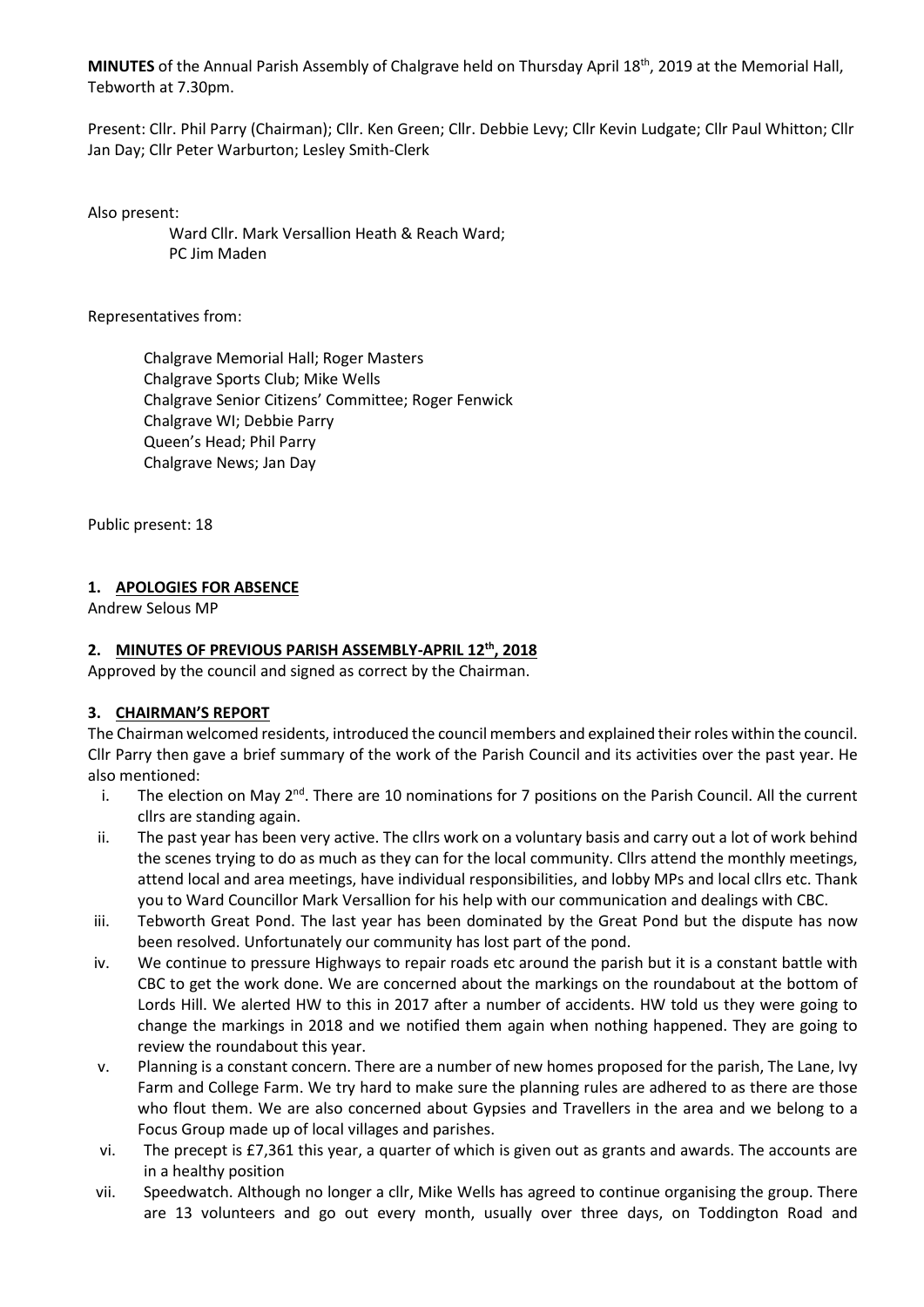Tebworth/Wingfield Roads. We also have traffic calming measures on the bends in Tebworth which, hopefully will stop vehicles damaging 1 Home Farm.

- viii. Thanks to Cllr Levy and Mrs Barbara Jackson for putting together an Emergency Plan for the parish. We can mobilise help, for example, in bad weather and power outages. Contact details in the Chalgrave News
- ix. We live in a low crime area but make sure your property is secure. Please report anything you think is suspicious and report any crimes.
- x. Fly tipping is becoming more dangerous as it is being dumped in the road. We report to CBC as soon as we know about it. Thanks to Paul Whitton for his involvement.
- xi. Footpaths. Cllr Green runs the Footpaths Committee, which help to keep the footpaths clear and accessible. Ken would like people to join the committee-see him if interested
- xii. Central Beds Council online consultations. We respond to the ones relevant to the parish but they can also be responded to individually.
- xiii. Request for nominations for the Millennium and Community Awards.
- xiv. Invitation to any of the Parish Council meetings which are usually on the 3<sup>rd</sup> Tuesday of the month.

## **4. POLICE REPORT by PC James Maden**

- **a) Crime figures.** It is important to report any incidents. During the past year 29 crimes within the parish were reported to the police. Talk to PC Maden if residents have individual issues.
- **b) Trap Van,** known as Operation Kane, is operational for van tool theft.

## **5. REPORT from Andrew Selous MP**

Report at the end.

## **6. REPORT by Ward Councillor Mark Versallion**

- **a) Introduction.** Cllr Versallion has been Chalgrave's ward cllr for 8 years. His ward also includes Hockliffe, Stanbridge, Tilsworth and Heath and Reach, which is where he lives.
- **b) Gypsies and Travellers.** Stanbridge and Tilsworth have a particular issue. Finally CBC is carrying out some of the things requested by communities and they now have two additional Planning Enforcement Officers. At the moment CBC does not have a Local Plan, which will identify where Gypsy and Traveller sites can go. Local Plan hearings begin on June21st, 2019 and Cllr Versallion will speak to the Inspector about this issue. If the Local Plan is not adopted there is a danger that land can be purchased and a site set up.
- **c) New Homes.** 43,000 homes will be built over 25 years. Sites have been identified and traffic through Hockliffe may become worse because of the A5-M1 link road.
- **d) Policing.** Cllr Versallion asked PC Maden if he had heard that there may be more police for Leighton Buzzard Rural-9 more officers for the area.
- **e) Speed Camera.** In answer to a question from Cllr Warburton about the possibility of a camera on Tebworth/Wingfield Road, Cllr Versallion said that parish councils have the opportunity to raise money through their precept. Cameras cost £40,000 and Cllr Green commented that small parishes are at a disadvantage and the cost to them should be pro rata.
- **f) Fly Tipping.** A resident asked about cameras in fly tipping hot spots. Cllr Versallion replied that there is a deployable camera for this purpose.

# **7. ALL SAINTS CHURCH REPORT read by Cllr Parry**

- **a) Steve Calder** apologised for not attending this evening as it is the Maundy Thursday dinner.
- **b) Attendances.** The weekly attendances are growing
- **c) Fund-raising Events** have been well supported. There is a new noticeboard and work has started on the disabled enabled toilet at the back of the church in the vestry.
- **d) Carols by Candlelight Service** was very well attended. It is held at 7pm on the last Saturday before Christmas and is very popular.
- **e) 800-Year Anniversary 2020.** The church will be 799 years old on September 12<sup>th</sup>, 2019. From this September we will be starting to celebrate its 800-year anniversary.
- **f) Chalgrave Alpha Course**. The course will be held at Chalgrave Memorial Hall on Thursday evenings from May  $16<sup>th</sup>$ , 7pm for 10 weeks. Alpha is a series of interactive sessions that explore the basics of the Christian faith in an open, friendly and informal environment.
- **g) Ploughman's Lunch** on June 13th, 2019 at All Saints.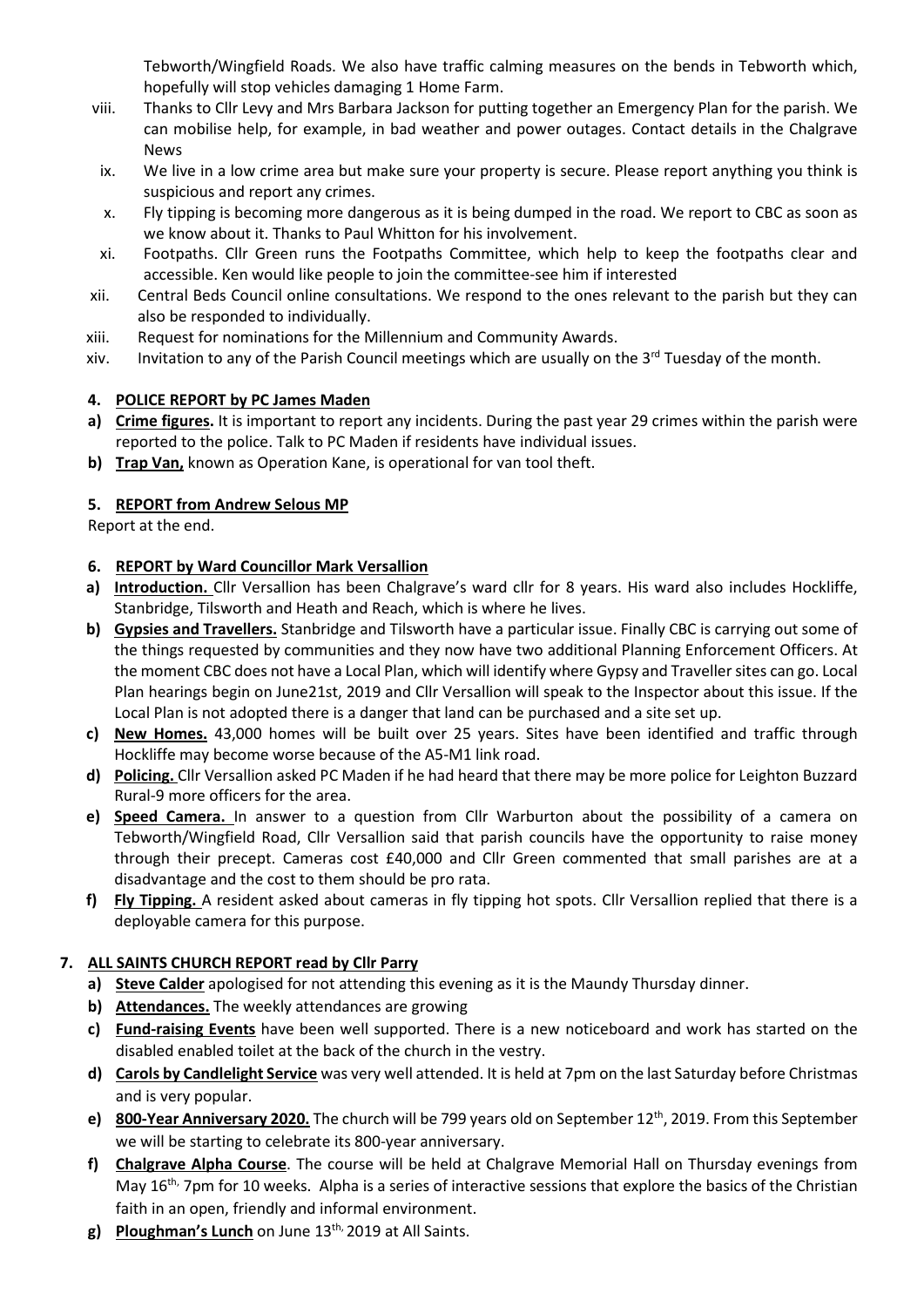- **h) Christmas Afternoon Tea** on December 7<sup>th</sup>, 2019 at All Saints Church.
- **i)** Steve ended his report by thanking Chalgrave Parish Council and parishioners for their continued support.

# **8. CHALGRAVE MEMORIAL HALL REPORT by Roger Masters**

- **a) New Hall** is now 20 years old.
- **b) Bookings.** Bookings are consistent with regular ones taking place.
- **c) Finances.** Roger thanked the Parish Council for its 2018 grant. Money will also be raised from the forthcoming local election on May 2<sup>nd</sup> and the European election on May 23<sup>rd</sup> as the hall will be the polling station.
- **d)** The Chalgrave Games will take place on July 6<sup>th</sup>, 2019. The Committee is hoping to have quad bikes for the children and the Scouts' climbing wall. Please contact Roger if anyone wants to help.
- **e) Maintenance.** The guttering and drainpipes were repaired this year. The lights also need replacing.
- **f) Trustees.** There are 11 Trustees. Chris and Mick McDonagh have left the area and two others have left. Mr Andy Perry has joined as a Trustee.

## **9. SPORTS CLUB CHAIRMAN'S REPORT by Mike Wells**

- **a) Games and Fixtures.** Last season was difficult due to lack of players and teams to play against. The committee has decided to have shorter games against pubs etc. and include young players in the team. More players are needed. Contact Mike if interested.
- **b) Committee.** Mike thanked Andy Lawrence who has stepped down from the committee. Debbie Levy is the new secretary.
- **c) Pitch Maintenance** continues. Mike thanked Roger Fenwick who owns the ground. Roger has installed new drainage. An artificial pitch was bought two years ago but, after review, the committee may sell it.
- **d) Quiz Night** had to cancelled last year but both **Race Night** last year and this year were successful.
- **e) Club House**. Work on the club house continues. The container has been moved next to the house.
- **f) Golf Days.** Mr Ed Morton organised two Golf Days last year, September and December.

## **10. SENIORS CITIZENS' COMMITTEE REPORT by Mr Roger Masters**

- **a) Membership.** Members are 65 or over and there are 45 people on the list at the moment. They receive a Morrison's voucher for £20 as a Christmas present and are invited to the Senior Citizens' Christmas Dinner. They also receive a birthday card on their birthday.
- **b) Finances.** The committee has asked for a grant from the Parish Council this year.
- **c) Senior Citizens' Committee.** The committee is small and Roger thanked all the people that help to collect money and distribute birthday and Christmas gifts.
- **d) Lyn Green.** Roger paid tribute to Lyn who was a key part of the Senior Citizens' Committee and many other committees.

# **11. CHALGRAVE NEWS REPORT by Cllr Jan Day**

- **a) The Chalgrave News**. There are 4 editions a year.
- **b) Finances** are good at the moment.
- **c) Open Gardens Event** raises money for The News.
- **d) Submissions.** Please submit any articles, photos, reports of events, comments and suggestions. The team still receive articles from people who have moved away.
- **e) Volunteers** are required. Please speak to Jan or any of the team.

## **12. THE QUEEN'S HEAD REPORT**

The lease has been taken on for 10 years. The new tenants are moving in in the next 2/3 weeks. A kitchen is to be installed. Cllr Versallion said that the Community Asset application for the garden will be merged with the one for the building.

## **13. THE PLOUGH REPORT read by Cllr Parry**

- **a) Tenants,** Stacy and Dave, have been at The Plough for 18 months.
- **b) Garden.** New flower beds have been put in and good progress has been made.
- **c) Special Events**. Tapas Nights, Burger Tuesday, Mussels Thursday and Fish Friday have been added to the menu. Much good feedback has been received over the past few months.
- **d) Alison Young** has received top marks in her Cask Mask check.
- **e) Rethatch.** Still waiting to hear when Fullers will begin the rethatch.
- **f) Extension Plans** have been submitted by Fullers.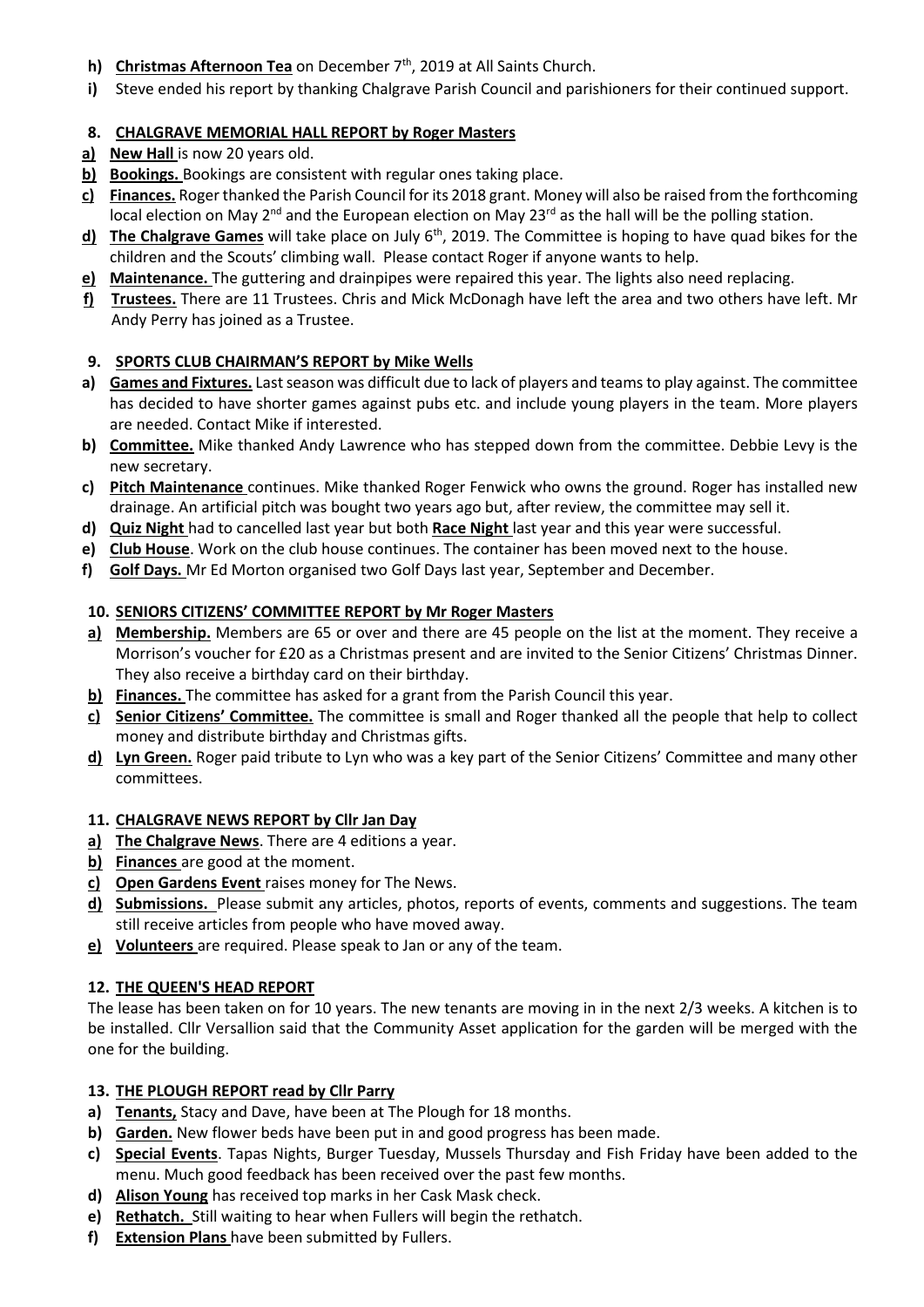#### **14. WI REPORT by Mrs Debbie Parry**

- **a)** Chalgrave WI is in its 9<sup>th</sup> year with around 40 members. Meetings are every second Tuesday of the month at 8pm, usually in the Village hall. Guests are welcome to attend up to 3 WI meetings for a fee of £4 per visit.
- **b) Talks and Activities** have included:

| Flower arranging                      | Recycling with a Difference |
|---------------------------------------|-----------------------------|
| Tales from the Elizabethan Underworld | Chocolate talk              |
| War Horse                             | Confessions of a male nurse |
| <b>Christmas Crafts</b>               | <b>Star Gazing session</b>  |
| Yoga                                  |                             |

**c)** Book Club meets on the 4<sup>th</sup> Thursday of the month in the evening. Non-WI members are welcome so get in touch if interested in joining.

The most recent books have been: The Winter's Child by Cassandra Parkin; The Women in the Window by A J Finn; Talking to the Dead by Harry Bingham. In the summer there will be a tour of The Globe Theatre followed by a production of Midsummer Night's Dream.

**d) Yarl's Wood Immigration Removal Centre**. The WI continues to support the women who are detained at the centre in Bedfordshire. At our event in December we gave out small gifts of toiletries and accessories. We continue to collect toiletries, underwear and accessories and gift and bottle bags to put them in. donations can be dropped off at Signs of The Times

## **15. BOOK CLUB REPORT by Mrs Noeleen Thomson, Read by Cllr Parry**

The book Club has been running for nearly 20 years and still going strong. There are 8 members and they read an assortment of books and rarely get one that disappoints. Meetings are about once a month and members take it in turns to host. The book is discussed and a lot of time is spent catching up on village news and current affairs over coffee and cake. Members have a post-Christmas lunch at a nearby restaurant. This year it was Fratelli's in Woburn

Anyone interested in joining please contact Noeleen Thomson on 01525 872168

#### **16. WESTS EDUCATIONAL TRUST**

The Chalgrave Trustees are Phil Parry, Daniel Osborn and Vickie Greenwood. The Trust provides grants to people under the age of 25 for educational purposes. Grants are paid out twice a year. Applications must be in by the end of June and the end of December.

The fund is currently worth £816,000 and the estimated income for this year is £20,790. Last year's grants amounted to £17,711. The trust aims to maintain the capital and use the income for grants.

#### **17. TIME AND DATE OF NEXT PARISH ASSEMBLY**

To be arranged for April 2020

Formal meeting closed at 20.47

*The public were then offered refreshments and given the opportunity to talk to cllrs and guests.*

Signed by Chairman………………………………….. Dated………………..

#### **From Andrew Selous MP**

I had hoped to be with you on Thursday evening but sadly I am not able to as I have been asked by the Secretary of State for Defence to undertake an Independent Report into various issues which Armed Forces Families are facing and I will be visiting Catterick Garrison as part of my work for this task on the 18<sup>th</sup> April.

However I enclose a brief update on the work I have been undertaking on your behalf in recent months